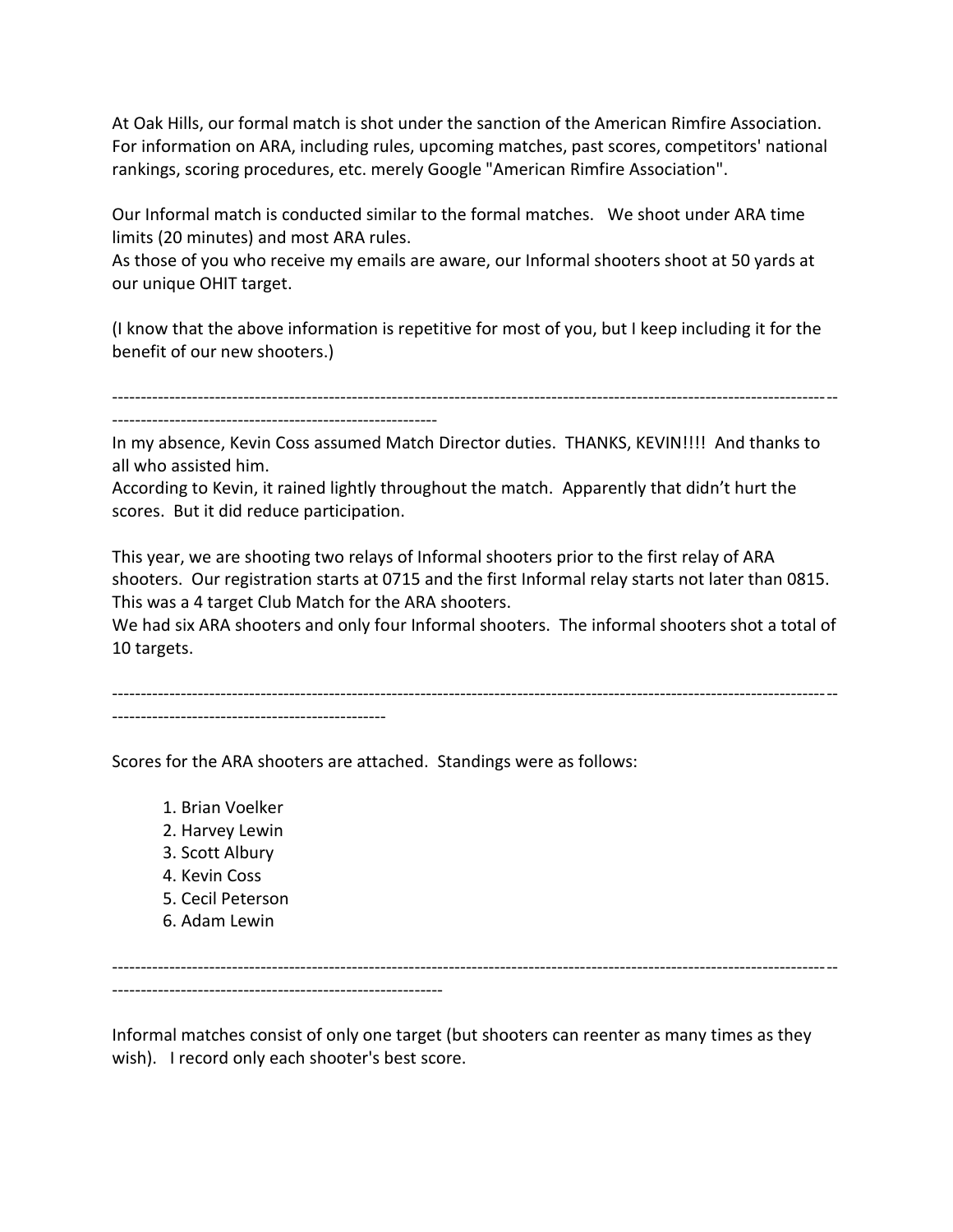We have three classes of informal matches --- Semiauto, Sporter, and Vintage. Each shooter's highest score is used to determine his standing in his class.

Winners of the three informal classes were:

| Semiauto |                 |      |
|----------|-----------------|------|
|          | Joe Duda        | 2250 |
|          | John Parkhurst  | 2250 |
| Sporter: | Randy Patterson | 2325 |
|          |                 |      |

Vintage:

The best score for each of the Informal shooters was:

| Semiauto:      |      |
|----------------|------|
| Joe Duda       | 2250 |
| John Parkhurst | 2250 |

## Sporter:

| Tim Tulon              | 2025 |
|------------------------|------|
| <b>Randy Patterson</b> | 2325 |
| Joe Duda               | 1950 |

## Vintage:

-------------------------------------------------------------------------------------------------------------------------------

--------------------------------------------------

Thanks to everyone who came out to shoot.

If you know anyone else who would enjoy getting these match reports, send me their name and email address and I'll add them to my addressees.

Ron Elbe